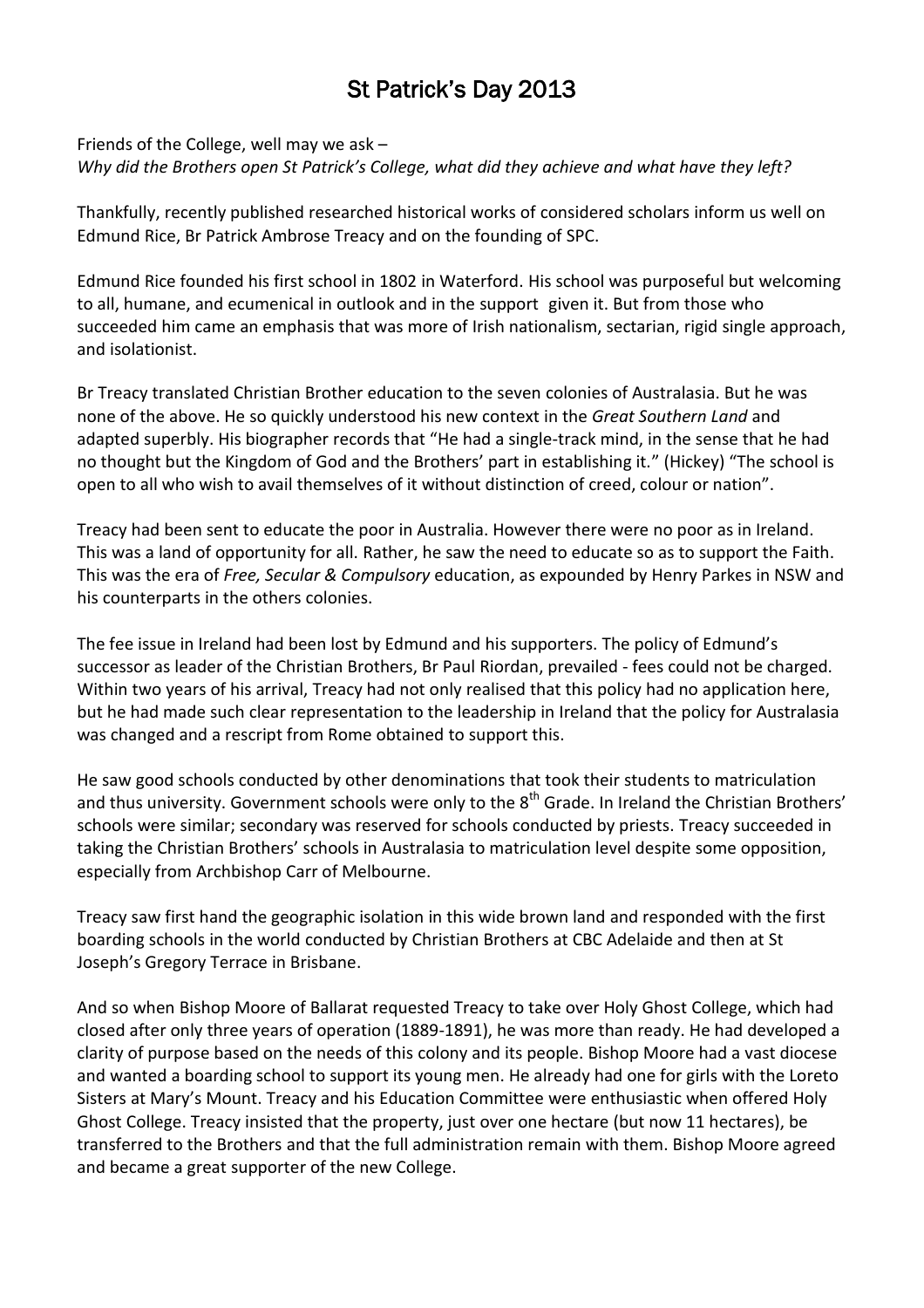But Treacy had no staff for a college. Thankfully, headquarters in Ireland were able to be generous this time and sent some Brothers of special ability. He appointed as the first headmaster, Br John Ryan an Irishman who had joined the Brothers in Australia, who had experience with boarding at Gregory Terrace and who was then leading the Skipton St School and so was known to the Bishop and the people.

On January 24, 1893 St Patrick's College began with classes for its first students. There followed a remarkable first 20 years. Very high standards of scholarship, sport, music and oratory were set from the beginning. The great leader of this early period was Br William Mark McCarthy - *the Builder of SPC.* Over a number of appointments to the College he had acquired most of the property by 1905, had built classrooms and science rooms by 1910 and the dormitory building in 1919.

The teaching of Br McCarthy, physics and mathematics, and Br John Kenny, chemistry, was first class. I grew up with stories from my father of these great men. Br Stephen Turpin was Headmaster when my father arrived from his Echuca school. He often told of how Br Turpin took him to one side during maths classes and led him gently but surely through an understanding of the first 15 theorems in geometry.

They engaged the best – Herr Brun for violin and orchestra and Mr W Paine for elocution. And three who between them gave 50 years expert teaching - Mr Hatfield M Sc, in science, Mr Jack Morrissey who also began the football tradition, and Mr Jock Stanley ex-British army for gymnastics.

The tradition for educating Saints and Scholars was set. From the young gentlemen of these early years came Sir Hugh Devine – world famous surgeon, Sir Bernard Heinze – hailed as the most influential figure in Australian music, and as you see as you walk by in the corridors, a gallery of generals and leaders in their fields. Religious spirit was strong. Those thinking of entering the seminary made no secret of it. Vocations were held in high honour and priests came in large numbers.

The pervading influence of the 1930s was Br David Gabriel Purton, the educator par excellence, who was also a kindly man. He set high standards as Headmaster. It was the period of the Great Depression and many could pay no fees. When parents contacted him to withdraw their sons, he would hear none of it and they stayed. A group from those days who are well into their 80s joke that then only the publicans paid fees. The leader of this luncheon group is Laurie Larmer whose parents had the Lake View Hotel.

It was then that the great Br O'Malley legend began. This teacher/sportsmaster/football coach/communicator cast his spell for good over so many young men.

Br John Dominic Healy took the College into the 1950s and gave to it our magnificent chapel which stands not only as a most worthy place of prayer and worship, but as a statement for all to see of our purpose and belief. Br Justin Linus Kelty, the leader of the 1960s, gave us the extensive teaching facilities of the O'Malley wing. The previous teaching facility was added in 1910!

Br Paul Nangle initiated the next phase of renewal in the 1970s. Through this period Br Herb Breach, who we buried from the chapel two weeks ago, was the model of encouraging young men as a teacher and a coach. He taught so many to use gifts that they had never recognised. He typified so many who laboured here.